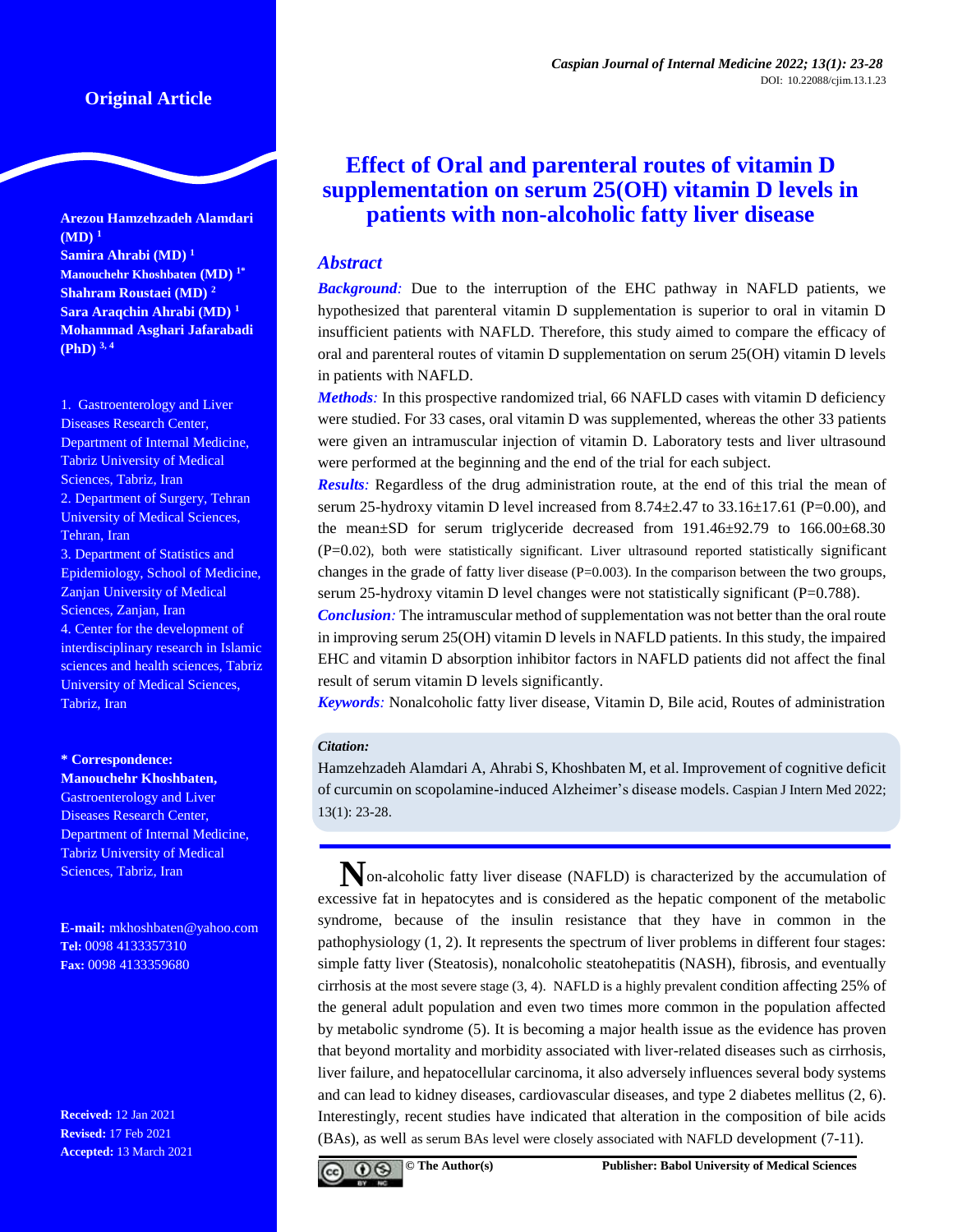BAs are amphipathic steroid molecules derived from cholesterol by the liver. Besides assisting micelle formation and facilitating the emulsification, absorption, and transportation of lipids and lipophilic vitamins (12), BAs act as hormone-like signaling molecules and regulate metabolic pathways of cholesterol, lipids, and glucose through modulating bile acid nuclear receptors such as Farnesoid X receptor (FXR) and Takeda G-protein-coupled receptor 5 (TGR5) (9, 13-15).

Learning the action of these receptors suggests the role of BAs in NAFLD pathogenesis. In a recent study that measured serum bile acid composition in NAFLD patients, an increase in FXR antagonists and a decrease in FXR agonists levels were reported (16). These altered bile acid compositions are pertinent to metabolic homeostasis. As a result, evidence indicates the association between blood BAs and NAFLD and shows the role of disturbances within the enterohepatic circulation (EHC) pathway in the development of liver dysfunction (9, 13, 16, 17).

On the other hand, vitamin D deficiency, which afflicts about 73% of the world and 42% of the USA population (18, 19), is often accompanied by NAFLD and plays an important role in its pathogenesis and progression. Many studies have indicated a strong association between vitamin D deficiency and NAFLD. The accurate pathogenesis of this association is still unclear (20, 21).

However, evidence from animal studies points the finger at an impaired EHC, through which vitamin D deficiency can upregulate endogenous fatty acid synthesis into NASH and suggests that  $1,25(OH)_2VD_3$  (calcitriol) administration may correct the NASH (22). Although all the guidelines of management of NAFLD have emphasized the remarkable effects of lifestyle on the improvement of patients' condition, current guidelines point toward vitamin D as a potential therapeutic option for these patients (23-27).

The importance of improvement of serum vitamin D status in NAFLD cases and on the other hand interruption of the EHC pathway in these patients, which can affect the absorption of oral vitamin D, encouraged us to conduct this research. Due to the interruption of the EHC pathway in these patients, we hypothesized that parenteral vitamin D supplementation is superior to oral in vitamin D insufficient patients with NAFLD. Therefore, this study aimed to compare the efficacy of oral and intramuscular routes of vitamin D supplementation on serum 25(OH) vitamin D levels in patients with NAFLD.

#### **Methods**

This study was approved by the Ethics Committee of Tabriz University of Medical Sciences (Code: IR.TBZMED.REC.1398.882), and written informed consent was obtained from all the participants. This prospective, randomized, single-institution clinical trial, in which 66 NAFLD cases with vitamin D deficiency were studied and was carried out from February to Jun 2020, in the Liver Research Center, Tabriz, Iran.

Eligible participants were NAFLD cases, confirmed with abdominal ultrasound, older than 18-year-old, and had serum 25-hydroxyvitamin D levels less than 20 ng/ml. First, participants on calcium or vitamin D supplementation in the past 2 months, subjects on any medication which can cause liver damage or liver enzymes elevation, and patients with cirrhosis, hepatitis, thyroid or parathyroid disorders, and any other health conditions that can lead to secondary vitamin D deficiency were excluded.

Then, blood samples were collected from each patient and serum 25-hydroxy vitamin D level, lipid profile, liver enzymes, and fasting blood sugar level were measured. Liver ultrasonography was performed to specify the initial grade of NAFLD.

Next, subjects were randomized into one of the following two groups: Group 1, included 33 cases (13 men and 20 women, age mean $\pm$ standard deviation (SD), 51.30 $\pm$ 10.78), received oral cholecalciferol 50,000 IU weekly for four weeks followed by 50,000 IU monthly for two months. The other half of the subjects, group 2 (20 men and 13 women, age mean±SD, 48.67±10.31), were given an intramuscular injection of cholecalciferol 300,000 IU, monthly for three months.

During the trial, all the participants were asked to maintain their usual lifestyle and habitual dietary intake. Four months after the beginning of the trial, laboratory tests and liver ultrasounds were repeated in all subjects.

Finally, the statistical analysis of this study was conducted using IBM SPSS statistics software Version 26. All categorical variables were reported as frequency and percentage, and numerical variables were reported as mean ± SD. Chi-square test and t-test were used to analyze categorical and quantitative variables, respectively. Comparing data before and after vitamin D administration was performed by Paired t-test for the quantitative data and Wilcoxon test for the categorical data. P-values less than 0.05 were considered statistically significant.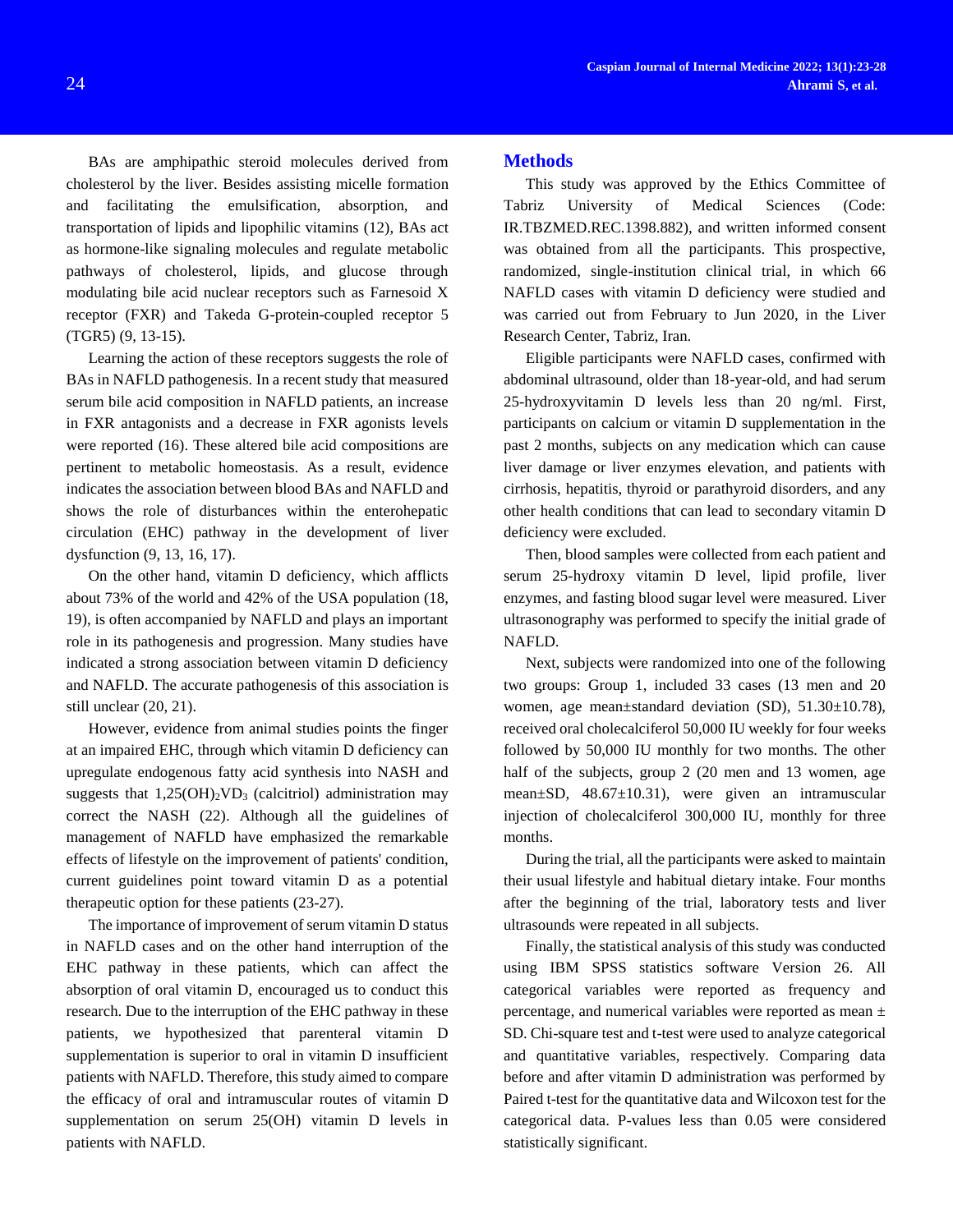#### **Results**

Overall, 66 (33 men and 33 women; age range 22-69 and mean±SD, 49.98±10.55) cases were enrolled in this study. Among the included cases, 33 (13 men and 20 women, age mean±SD 51.30±10.78) cases were in group 1 and 33 (20 men and 13 women, age mean $\pm$ SD, 48.67 $\pm$ 10.31) cases were in group 2. As noticeable in table 1, which provides demographic, laboratory, and liver ultrasound findings at the

beginning of the trial, there were no significant differences between groups regarding age, sex, baseline liver ultrasound, and laboratory findings. Table 2 reflects the data at the end of the study. The initial mean ± SD *for* serum level *of 25-hydroxy*  vitamin D for all subjects was recorded as 8.74±2.47. Baseline ultrasound reports revealed grade one for 64%, grade two for 35%, and grade three fatty liver disease for 1% of the participants.

|                                        | <b>All patients</b> | <b>Group 1</b>      | <b>Group 2</b>     | $\mathbf{P}$ |
|----------------------------------------|---------------------|---------------------|--------------------|--------------|
|                                        | $(N=66)$            | $(N=33)$            | $(N=33)$           |              |
| Age $(Y)$                              | $49.98 \pm 10.55$   | $51.30 \pm 10.78$   | $48.67 \pm 10.31$  | 0.31         |
| <b>Sex</b>                             |                     |                     |                    | 0.07         |
| - Female                               | 33 (50%)            | $20(61\%)$          | 13 (39%)           |              |
| - Male                                 | 33 (50%)            | 13 (39%)            | 20(61%)            |              |
| Grading                                |                     |                     |                    | 0.14         |
| - Grade 1                              | 42 (64%)            | 18 (54.5%)          | 24 (72.7%)         |              |
| - Grade 2                              | 23 (35%)            | 15 (45.5%)          | $8(24.2\%)$        |              |
| - Grade 3                              | $1(1\%)$            | $0(0.0\%)$          | $1(3.0\%)$         |              |
| AST (Aspartate Aminotransferase), IU/1 | $24.84 \pm 13.07$   | $23.27 \pm 8.54$    | $26.42 \pm 16.40$  | 0.33         |
| ALT (Alanine Aminotransferase), IU/l   | $31.51 \pm 17.35$   | $32.12 \pm 15.47$   | $30.90 \pm 19.28$  | 0.77         |
| Triglycerides, mg/dl                   | $191.46 \pm 92.79$  | $189.03 \pm 104.38$ | $193.90 \pm 81.14$ | 0.83         |
| Cholesterol, mg/dl                     | $185.36 \pm 40.00$  | $179.48 \pm 44.19$  | $191.24 \pm 35.02$ | 0.23         |
| Fasting Blood sugar, mg/dl             | $97.18 \pm 24.16$   | $99.40 \pm 28.29$   | $94.96 \pm 19.37$  | 0.46         |
| 25-hydroxyvitamin D, ng/dl             | $8.74 \pm 2.47$     | $8.19 \pm 2.60$     | $9.29 \pm 2.25$    | 0.06         |

### **Table 1. Initial demographic, laboratory, and liver ultrasound findings**

Note: Except for sex and grading (number of patients with the percentage in parenthesis) other data is mean  $\pm$  standard deviation.

| Table 2. Final laboratory and liver ultrasound findings |  |  |  |
|---------------------------------------------------------|--|--|--|
|---------------------------------------------------------|--|--|--|

| $\frac{1}{2}$ . Thus hold we have not all the second model $\frac{1}{2}$ |                     |                    |                    |              |  |  |
|--------------------------------------------------------------------------|---------------------|--------------------|--------------------|--------------|--|--|
|                                                                          | <b>All patients</b> | <b>Group 1</b>     | <b>Group 2</b>     | $\mathbf{P}$ |  |  |
|                                                                          | $(N=66)$            | $(N=33)$           | $(N=33)$           |              |  |  |
| Grading                                                                  |                     |                    |                    | 0.00         |  |  |
| - Normal Liver Ultrasound                                                | 12(18%)             | 7(21%)             | 5(15%)             |              |  |  |
| - Grade 1                                                                | 36(55%)             | 15 (45%)           | 21(64%)            |              |  |  |
| - Grade 2                                                                | 17(26%)             | $10(30\%)$         | 7(21%)             |              |  |  |
| - Grade 3                                                                | $1(1\%)$            | 1(3%)              | $0(0\%)$           |              |  |  |
| AST (Aspartate                                                           | $24.74 \pm 11.62$   | $24.42 \pm 12.58$  | $25.06 \pm 10.76$  | 0.55         |  |  |
| Aminotransferase), IU/l                                                  |                     |                    |                    |              |  |  |
| ALT (Alanine                                                             | $19.04 \pm 16.23$   | $29.09 \pm 18.82$  | $29.00 \pm 13.46$  | 0.52         |  |  |
| Aminotransferase), IU/l                                                  |                     |                    |                    |              |  |  |
| Triglycerides, mg/dl                                                     | $166.00 \pm 68.30$  | $163.63 + 64.22$   | $168.36\pm73.08$   | 0.11         |  |  |
| Cholesterol, mg/dl                                                       | $187.80 \pm 36.96$  | $191.75 \pm 37.33$ | $183.84 \pm 36.73$ | 0.24         |  |  |
| Fasting Blood sugar, mg/dl                                               | $102.46 \pm 30.39$  | $104.75 \pm 38.95$ | $100.18 \pm 18.64$ | 0.08         |  |  |
| 25-hydroxyvitamin D, ng/dl                                               | $33.16 \pm 17.61$   | $33.09 \pm 20.26$  | $33.24 \pm 14.83$  | 0.00         |  |  |

Note: Except for fatty liver disease grading (number of patients with the percentage in parenthesis) other data is mean ± standard deviation.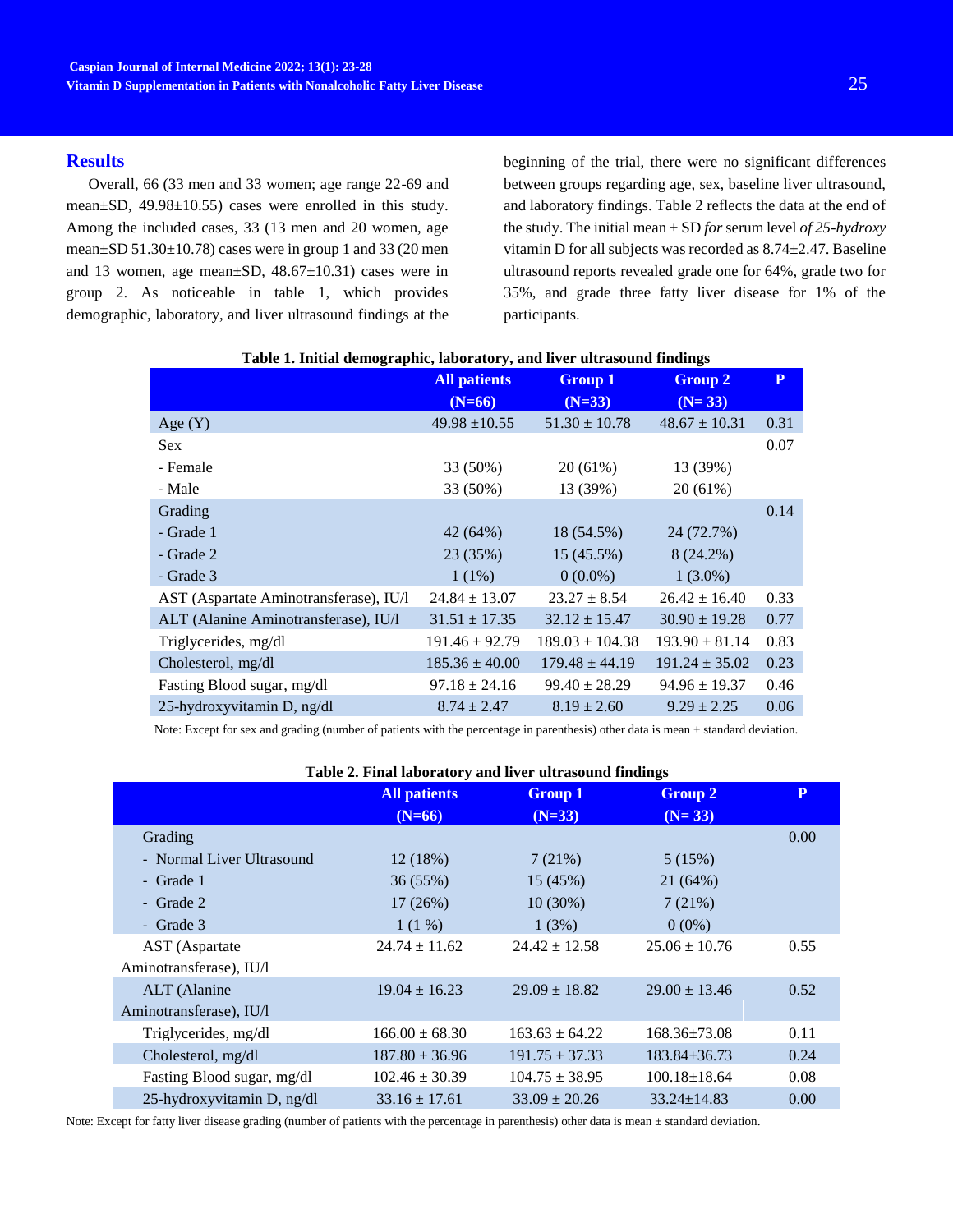Regardless of the drug administration route, at the end of this trial, the mean of serum 25-hydroxy vitamin D level increased from  $8.74 \pm 2.47$  to  $33.16 \pm 17.61$  (P=0.00) and the mean±SD for serum triglyceride decreased from 191.46±92.79 to 166.00±68.30 (P=0.02), both were statistically significant. Liver ultrasound reported no change in the grade of NAFLD in 40 cases. However, 6 cases were reported changing to the upper grade and 20 cases to the lower grade *(Error! Reference source not found.)* which were statistically significant (P=0.003).

Regarding drug administration route, in group 1 subjects, who were under oral cholecalciferol supplementation, the mean of serum 25-hydroxy vitamin D level increased from 8.19 $\pm$ 2.60 to 33.09 $\pm$ 20.26 (P=0.00), and in group 2 patients, who underwent intramuscular injection, it was raised from 9.29 $\pm$ 2.25 to 33.24 $\pm$ 14.83 (P=0.00), which was statistically significant in either group.

The other laboratory data did not change significantly in any of the groups (tables 3 and 4). In the comparison between the two groups, serum 25-hydroxy vitamin D level changes were not statistically significant (P=0.788).

A



**Figure 1. A: The initial liver ultrasound in a 56-year-old man shows fatty liver disease grade three. B: Repeated ultrasound after three months of vitamin D administration shows fatty liver disease grade one.**

**Table 3. Comparison of initial and final laboratory and sonographic data in patients who received oral cholecalciferol**

|                                        | <b>Initial Data</b> | <b>Final Data</b>  | P    |
|----------------------------------------|---------------------|--------------------|------|
| Grading                                |                     |                    | 0.25 |
| - Normal Liver Ultrasound              | $0(0.0\%)$          | 7(21%)             |      |
| - Grade 1                              | 18 (54.5%)          | 15 (45%)           |      |
| - Grade 2                              | $15(45.5\%)$        | $10(30\%)$         |      |
| - Grade $3$                            | $0(0.0\%)$          | 1(3%)              |      |
| AST (Aspartate Aminotransferase), IU/1 | $23.27 \pm 8.54$    | $24.42 \pm 12.58$  | 0.53 |
| ALT (Alanine Aminotransferase), IU/l   | $32.12 \pm 15.47$   | $29.09 \pm 18.82$  | 0.25 |
| Triglycerides, mg/dl                   | $189.03 \pm 104.38$ | $163.63 + 64.22$   | 0.11 |
| Cholesterol, mg/dl                     | $179.48 \pm 44.19$  | $191.75 \pm 37.33$ | 0.18 |
| Fasting Blood Sugar, mg/dl             | $99.40 \pm 28.29$   | $104.75 \pm 38.95$ | 0.34 |
| 25-hydroxyvitamin D, ng/dl             | $8.19 \pm 2.60$     | $33.09 \pm 20.26$  | 0.00 |

Note: Except for fatty liver disease grading (number of patients with the percentage in parenthesis) the other data is mean ± standard deviation.

|  |  |  |  | Table 4. Comparison of initial and final laboratory and sonographic data in patients who received intramuscular cholecalciferol. |
|--|--|--|--|----------------------------------------------------------------------------------------------------------------------------------|
|  |  |  |  |                                                                                                                                  |

|                                        | <b>Initial Data</b> | <b>Final Data</b>  | P    |
|----------------------------------------|---------------------|--------------------|------|
| Grading                                |                     |                    | 0.59 |
| - Normal Liver Ultrasound              | $0(0\%)$            | 5(15%)             |      |
| - Grade 1                              | 24 (72.7%)          | 21 (64%)           |      |
| - Grade 2                              | $8(24.2\%)$         | 7(21%)             |      |
| - Grade 3                              | $1(3.0\%)$          | $0(0\%)$           |      |
| AST (Aspartate Aminotransferase), IU/l | $26.42 \pm 16.40$   | $25.06 \pm 10.76$  | 0.55 |
| ALT (Alanine Aminotransferase), IU/l   | $30.90 \pm 19.28$   | $29.00 \pm 13.46$  | 0.52 |
| Triglycerides, mg/dl                   | $193.90 \pm 81.14$  | $168.36 \pm 73.08$ | 0.11 |
| Cholesterol, mg/dl                     | $191.24 \pm 35.02$  | $183.84 \pm 36.73$ | 0.25 |
| Fasting Blood Sugar, mg/dl             | $94.96 \pm 19.37$   | $100.18 \pm 18.64$ | 0.09 |
| 25-hydroxyvitamin D, ng/dl             | $9.29 \pm 2.25$     | $33.24 \pm 14.83$  | 0.00 |

Note: Except for fatty liver disease grading (number of patients with the percentage in parenthesis) other data is mean ± standard deviation.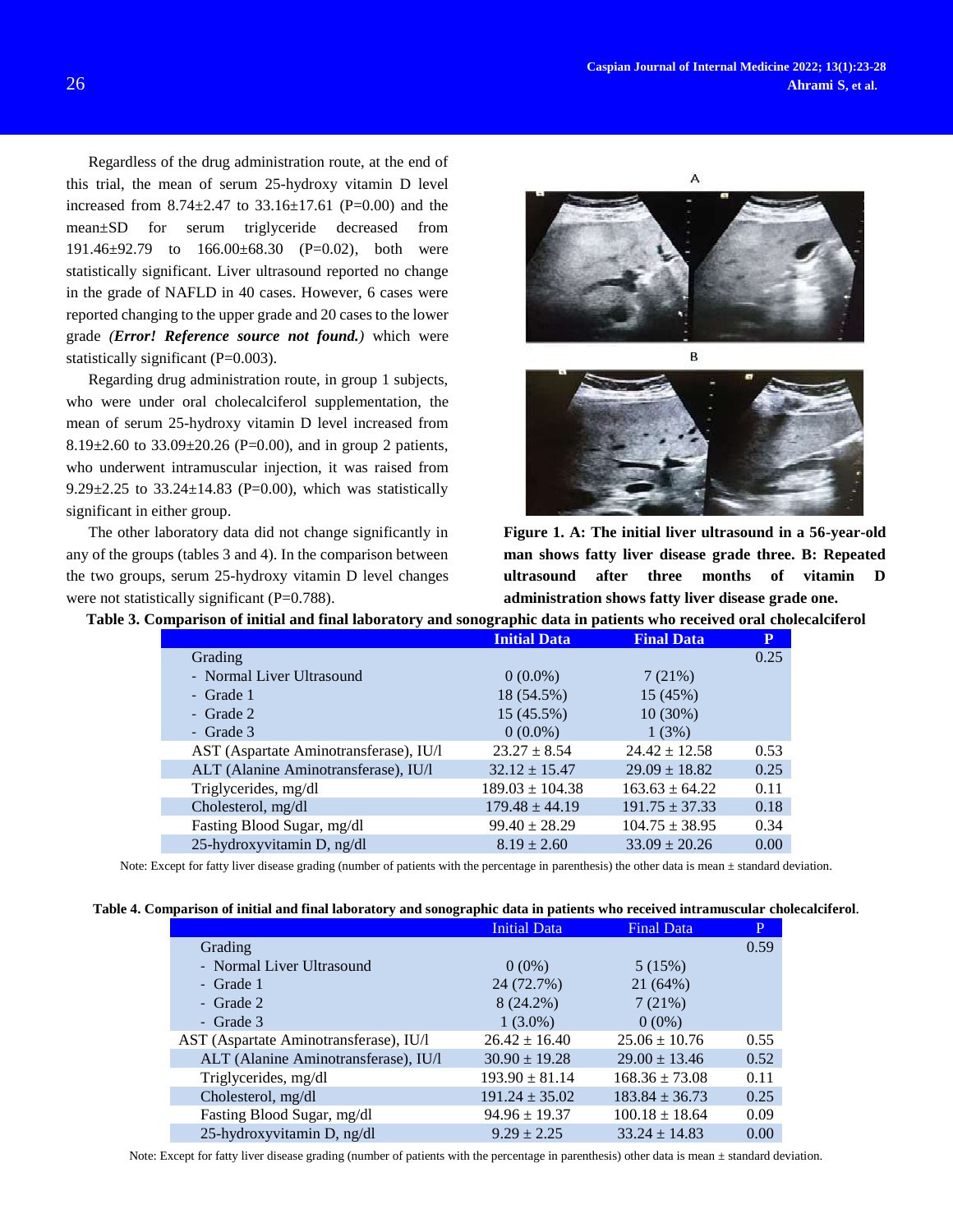#### **Discussion**

Considering impaired BAs homeostasis and EHC in NAFLD cases, comparing the efficacy of oral and intramuscular routes of vitamin D supplementation on serum vitamin D in these patients was the main outcome of interest. Additional outcomes studied were the effects of vitamin D deficiency treatment in these subjects. To the best of our knowledge, this is the first study assessing different routes of vitamin D administration effects on serum vitamin D levels in NAFLD patients. This study suggested no significant difference in improving serum vitamin D levels between oral vitamin D supplementation and intramuscular vitamin D administration in vitamin D insufficient patients with NAFLD and the parenteral vitamin D supplementation potential superiority to oral was failed in this study. Moreover, there was no difference in the lipid profile and the grade of fatty liver disease improvement between the two groups.

In this study, both intervention groups showed significant improvement in serum 25-hydroxy vitamin D levels at the end of the trial. However, in a comparison between the two groups, it was not statistically significant  $(P=0.788)$ . The results were consistent with a similar study that was completed on healthy individuals with vitamin D deficiency and had revealed both treatment regimens significantly increased the serum 25- hydroxyl vitamin D level with a marginally significant trend in favor of oral  $(P=0.06)$   $(28)$ . The results indicate that vitamin D supplementation, regardless of the route of administration, improves serum vitamin D levels in NAFLD patients, and the impaired EHC pathway and vitamin D absorption inhibitor factors in these patients do not affect the final result significantly.

Next, regarding the vitamin D effects on the grade of fatty liver disease, this study revealed significant improvements after three months of vitamin D supplementation  $(P=0.003)$ . This can be justified by the pathogenesis that associates NAFLD and low vitamin D levels. Even though the accurate pathogenesis is still undetermined, Vitamin D level correction reduces insulin resistance in peripheral tissues and in hepatocytes, which is responsible for the NAFLD pathogenesis (21). However, the results of another study, in which 244 NAFLD patients underwent liver biopsy, revealed that vitamin D levels do not correlate with the severity of hepatic steatosis (29). In addition, no significant changes were reported for liver enzymes and glycemic index at the end of this trial, which confirmed previous studies. A systematic review of randomized controlled clinical trials, which concluded 8 articles, explained that liver enzymes did not change significantly in any of the trials on NAFLD patients after vitamin D supplementation (29).

Finally, regarding lipid profile, triglyceride levels improved at the end of this trial, which supports the mentioned systematic review results as well and could be argued as a result of the improvement of insulin sensitivity. The study had some limitations. First, we were not blinded to which interventional group each patient belonged to. Next, the follow-up period was as short as three months. Following -up with patients for a longer period of time can give us more data regarding serum vitamin D level changes throughout time.

In conclusion, the intramuscular method of supplementation was not better than the oral route in improving serum 25(OH) vitamin D levels in NAFLD patients. In this study, the impaired EHC and vitamin D absorption inhibitor factors in NAFLD patients did not affect the final result of serum vitamin D levels significantly.

## **Acknowledgments**

The authors express their gratitude to the Tabriz University of Medical Sciences and Dr. Lida Ghafuri for her support and advice.

**Funding:** This project was funded by the Tabriz University of Medical Sciences.

**Conflict of interest:** The authors declared no potential conflict of interest with respect to the research, authorship, and publication of this article.

#### **References**

- 1. Gaggini M, Morelli M, Buzzigoli E, et al. Non-alcoholic fatty liver disease (NAFLD) and its connection with insulin resistance, dyslipidemia, atherosclerosis and coronary heart disease. Nutrients 2013; 5: 1544-60.
- 2. Anstee QM, Targher G, Day CP. Progression of NAFLD to diabetes mellitus, cardiovascular disease or cirrhosis. Nat Rev Gastroenterol Hepatol 2013; 10: 330-44.
- 3. Sattar N, Forrest E, Preiss D. Non-alcoholic fatty liver disease. BMJ 2014; 349: 4596.
- 4. Mansour-Ghanaei F, Vahhabi-Moghaddam M, Joukar F, Asgharnezhad M, Kiyani N. Non invasive evaluation of nonalcoholic steatohepatitis (NASH). Caspian J Intern Med 2013; 4: 797-8.